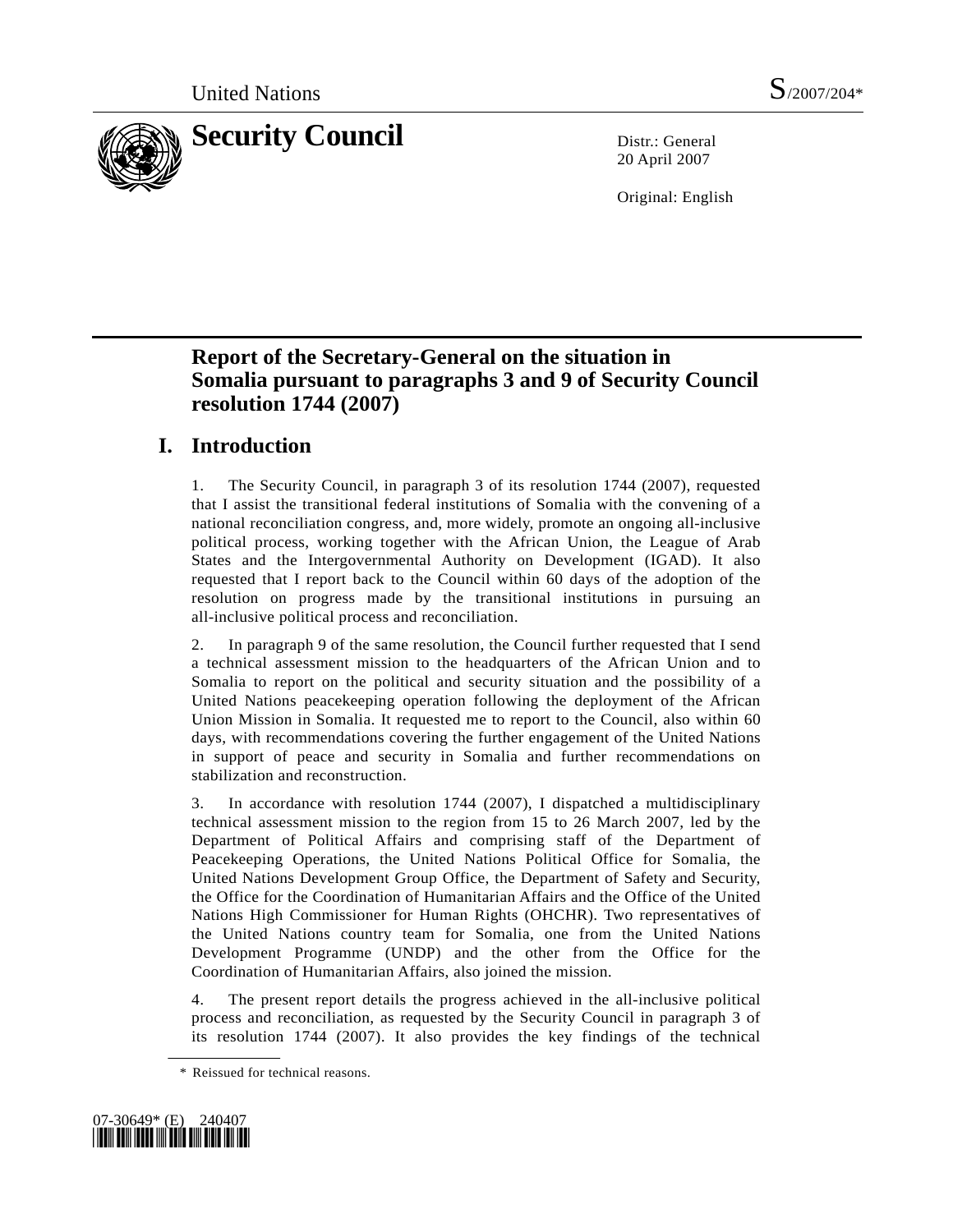assessment mission dispatched in accordance with paragraph 9 of the resolution. The report concludes with recommendations for United Nations action in Somalia covering the political, security peacekeeping, humanitarian, human rights and reconstruction sectors.

# **II. Progress in the political process**

5. The Transitional Federal Government was mandated under the Transitional Federal Charter to foster national reconciliation among Somalis through the establishment of an independent national reconciliation commission. The commission was mandated by the Transitional Federal Parliament in June 2006 to conceptualize and manage the reconciliation process at the district, regional and national levels.

6. Recent political and military developments, as described in my progress report dated 28 February 2007 (S/2007/115) and previous quarterly reports on Somalia submitted to the Security Council by my predecessor, have highlighted the need to broaden the political process and promote genuine reconciliation through an inclusive dialogue. There has been considerable pressure on the Transitional Federal Government, both by the international community and from within Somalia, to promote reconciliation involving all national stakeholders willing to renounce violence and abide by the Transitional Federal Charter.

7. Consequently, although it is not required under the Transitional Federal Charter, in January 2007 President Abdullahi Yusuf Ahmed proposed that a national reconciliation congress be organized, with representation along the lines of the clanbased power-sharing formula that was at the basis of the Somali National Reconciliation Conference, held in Eldoret and Mbagathi, Kenya, in 2002-2004, on which the Transitional Federal Charter is implicitly based. The 4.5 power-sharing formula provides for the equitable distribution of positions in the transitional institutions among the four main Somali clans (the Hawiye, the Darod, the Dir, and the Digil and Mirifle), with the remaining posts to be allocated to minority clans. The congress, which was scheduled to open in Mogadishu on 16 April 2007 for a 60-day period, with some 3,000 participants, is being rescheduled to a later date.

8. The proposed congress would provide an important opportunity to promote national reconciliation. However, it is only one element in a broader ongoing reconciliation process. While the Congress will be based on the 4.5 power-sharing formula, recent developments in Somalia suggest that a wider, more inclusive dialogue and reconciliation process will be required in order to incorporate all clans and sub-clans that are willing to engage with the transitional institutions within the political process in a peaceful and constructive manner, within the framework of the Charter, so as to widen the support base for the political process and make it more representative.

9. Reconciliation efforts at the district and regional levels are taking place with support from the United Nations and non-governmental organizations. These initiatives have contributed to maintaining some level of security outside Mogadishu, even while armed conflict has escalated in the capital. District-based efforts, which are vital to support an inclusive and participatory constitutionbuilding process, will need to be expanded to assist in the establishment of local and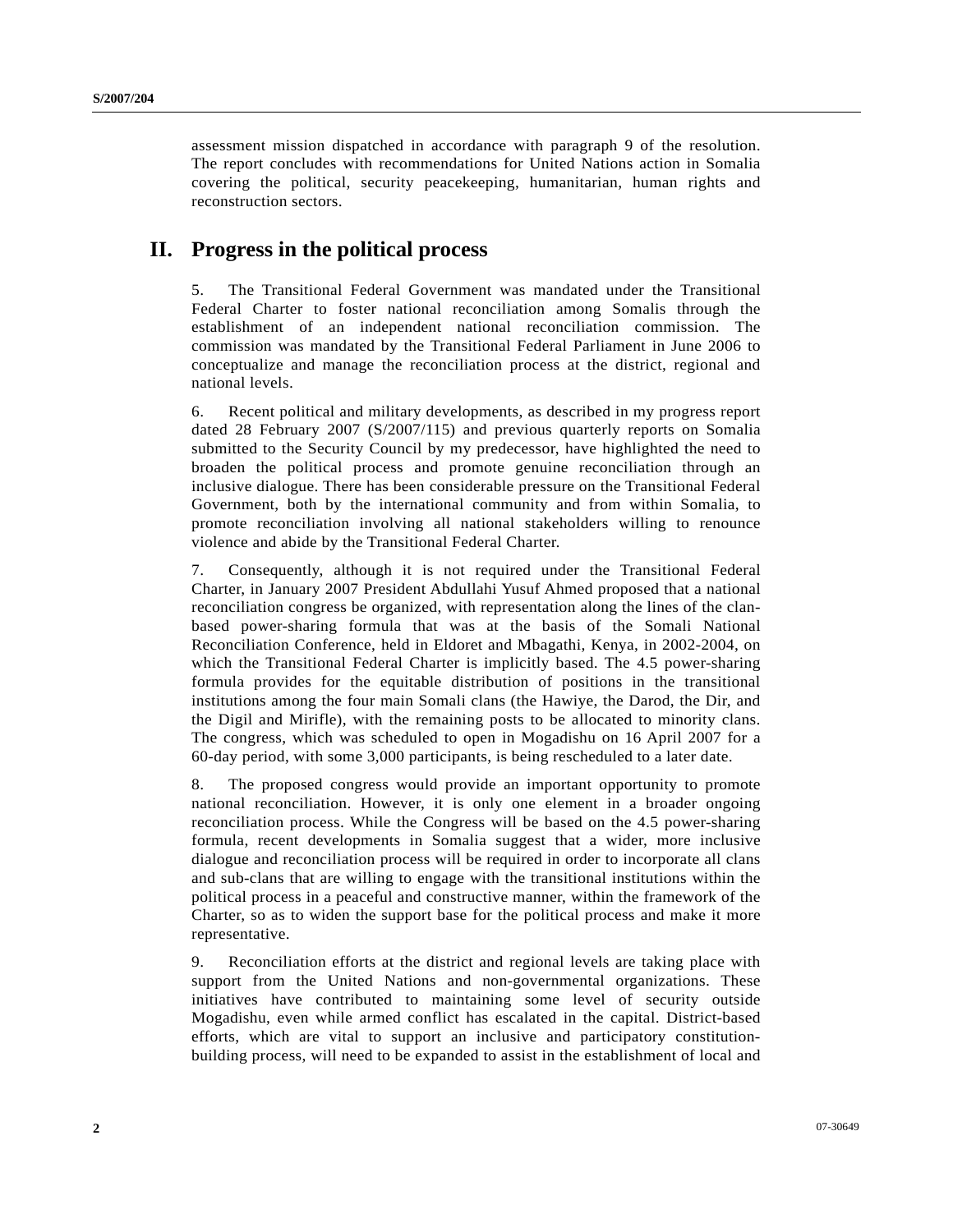regional governance institutions and pave the way for elections at the end of the transition period.

10. On 14 March 2007, Prime Minister Ali Mohamed Ghedi presented to members of the international community the Transitional Federal Government's "Roadmap to governance, national dialogue and reconciliation in Somalia", which provided an overview and budget for the planned national reconciliation congress. Prime Minister Ghedi announced that the congress would be independently managed and guided by a six-member national governance and reconciliation committee headed by former President Ali Mahdi Mohamed.

11. My Special Representative, François Lonseny Fall, met with the Prime Minister on 25 March 2007 to discuss the preparations and support for the congress. They agreed on the composition of an international advisory committee to assist in the convening of the congress. The advisory committee includes representatives of the United Nations, the African Union, the League of Arab States, IGAD, the Presidency of the European Union, the European Commission, Belgium, Italy, Norway, Sweden, the United Kingdom of Great Britain and Northern Ireland, the United States of America and Yemen.

12. The international advisory committee intends to work closely with the Chairman of the national governance and reconciliation committee on issues related to support of the planned congress. In addition, UNDP has established a mechanism for the channelling and coordination of financial assistance to the Congress.

13. In his regular contacts with the leadership of the transitional federal institutions, my Special Representative has continued to emphasize the need for them to engage in a meaningful manner with all Somali stakeholders with a view to achieving genuine national reconciliation.

14. My Special Representative has also been in contact with moderate leaders of the former Union of Islamic Courts, encouraging them to renounce violence, abide by the Transitional Federal Charter and engage in reconciliation with the Transitional Federal Government without preconditions. Some moderate leaders of the Union have expressed an interest in participating in the Congress but have insisted that they should do so as representatives of the Union. However, the Transitional Federal Government is insisting that the participation in the congress be in strict accordance with the 4.5 formula and that former Union members who renounce violence may participate in the Congress only as clan members, not as Union representatives. This view is widely shared among members of the international community.

15. My Special Representative has been working closely with members of the international community, including regional organizations, to foster and support an inclusive dialogue between the Government and other Somali stakeholders. He visited Cairo on 3 April 2007 to attend the seventh meeting of the International Contact Group on Somalia, on the sidelines of which he held extensive discussions with senior officials from the League of Arab States. He praised the role played by the League in sponsoring the Khartoum talks between the Transitional Federal Government and the Union and encouraged it to lend similar support for ongoing reconciliation efforts in Somalia, including for the planned congress. My Special Representative will also be meeting representatives from IGAD and the African Union to solicit their political support in this regard. He is urging these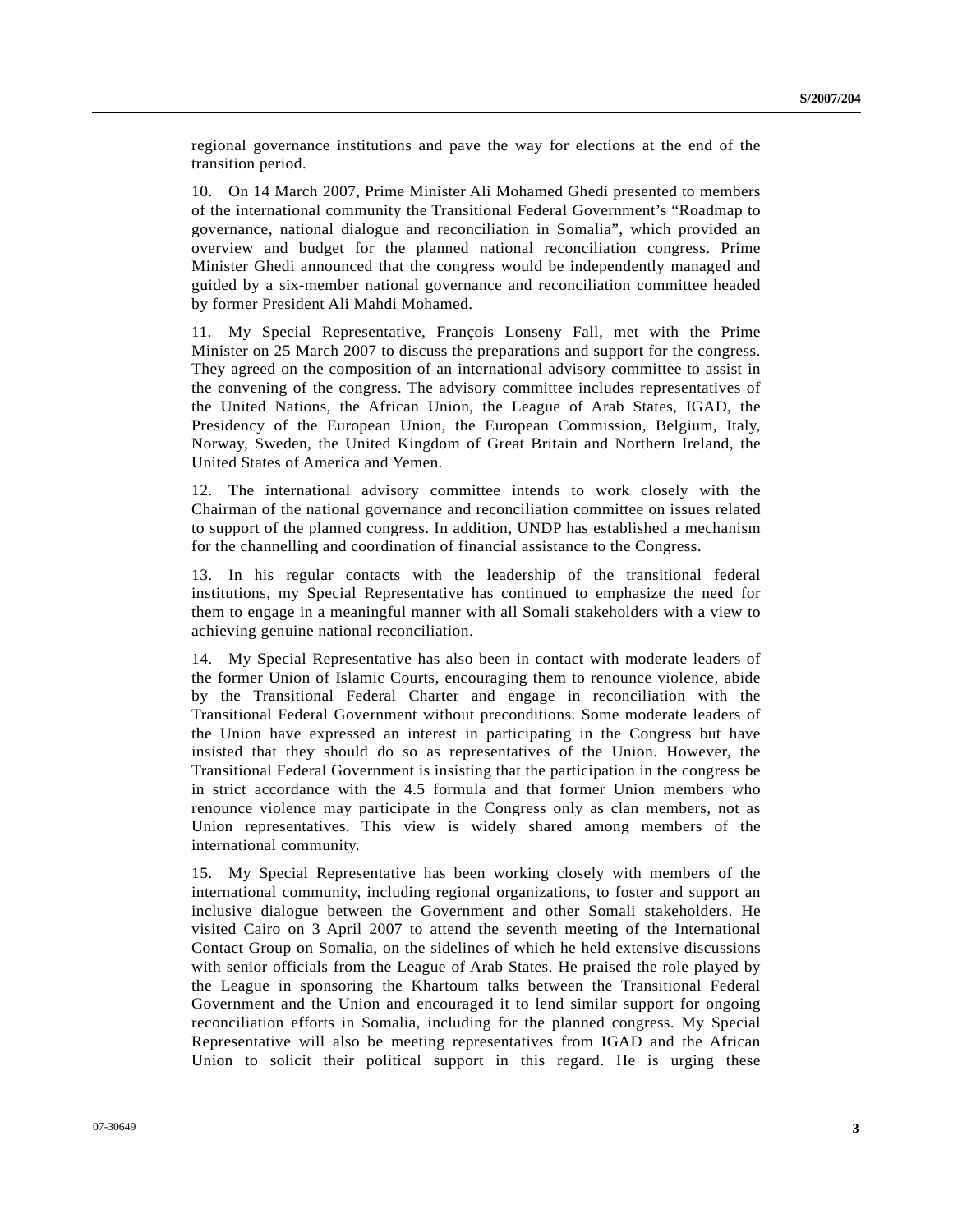organizations, which have played a critical role in promoting peace and stability in Somalia, to continue to engage to ensure the success of reconciliation efforts.

# **III. Key findings of the technical assessment mission**

## **A. Activities of the mission**

16. The United Nations technical assessment mission was led by the Assistant Secretary-General for Political Affairs. The mission began at the headquarters of the African Union in Addis Ababa, on 15 March 2007, with consultations with the Chairperson of the Commission of the Union, the Commissioner for Peace and Security and senior Union officials. The mission also met with the Minister for Foreign Affairs and the Minister of Defence of Ethiopia, as well as with the United Nations country team for Ethiopia and the United Nations Mission in Ethiopia and Eritrea (UNMEE). In Nairobi, the mission met with the United Nations country team for Somalia and representatives of international non-governmental organizations, the World Bank and the United Nations Political Office for Somalia as well as with the Ministers of Defence and Public Security and the Assistant Minister for Foreign Affairs of Kenya. The mission received a briefing from the monitoring group on the United Nations arms embargo on Somalia and met with members of the diplomatic community, both in Addis Ababa and Nairobi. Individual members of the mission also held technical meetings with their governmental counterparts and with partner organizations.

17. The mission travelled to Baidoa for consultations with Prime Minister Ghedi, the Speaker of the Transitional Federal Parliament, and with the authorities responsible for security, army and police matters. Despite two separate attempts to visit Mogadishu to meet with President Yusuf, the Force Commander of the African Union Mission in Somalia and representatives of civil society, the security situation prevented the team from travelling to the capital. A small technical team visited Galcayo and met with local authorities and civil society representatives. The mission visited Kampala where it met with President Museveni, the Minister of Defence, the Minister for Foreign Affairs and the Minister of State for Foreign Affairs in charge of regional cooperation of Uganda. The mission completed its work in Addis Ababa on 26 March, following further consultations with the Chairperson of the Commission of the African Union.

### **B. Political and security overview**

18. Somalia has been in a state of conflict, without a functional central Government, for almost 16 years, in spite of the organization of 14 separate peace initiatives, the most recent being the IGAD-led Somali National Reconciliation Conference, held in Eldoret and Mbagathi, Kenya, from 2002 to 2004. That process led to the establishment of the current transitional federal institutions in 2004. From the beginning, the institutions have faced major crises and divisions among their leadership. The Transitional Federal Parliament convened in Baidoa in February 2006, but the Government was unable to extend its authority much beyond the city.

19. In May 2006, conflict broke out between the Alliance for the Restoration of Peace and Counter-Terrorism, comprising several Mogadishu-based warlords, and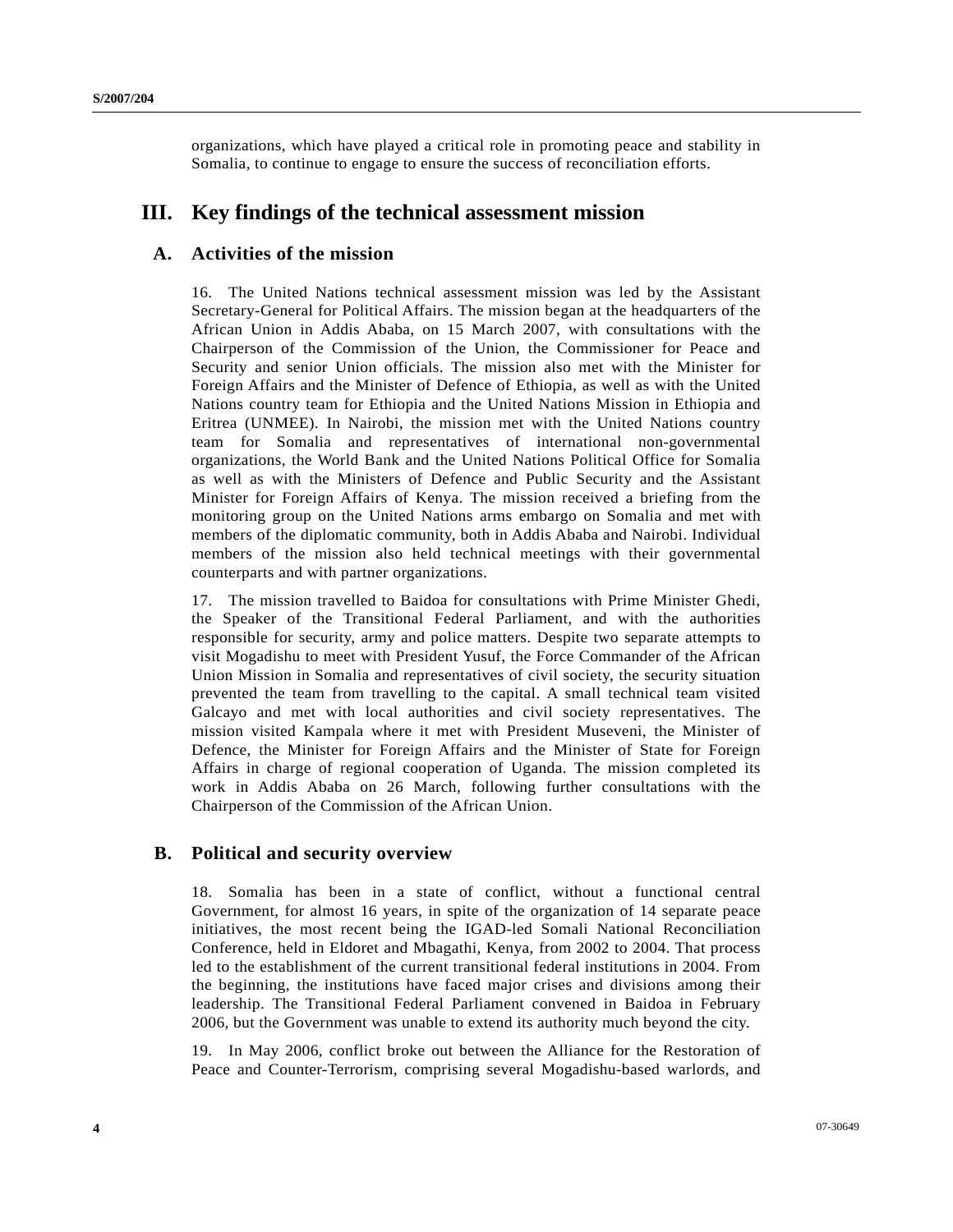the Union of Islamic Courts. The Union defeated the Alliance and expanded its authority beyond Mogadishu. Peace talks organized by the League of Arab States in the second half of 2006 failed to result in a power-sharing agreement between the Transitional Federal Government and the Union. On 22 December 2006, intense fighting broke out near Baidoa between the Union and Transitional Federal Government forces supported by Ethiopian troops. The Union was quickly dislodged from the capital and other areas of south-central Somalia. The Transitional Federal Parliament subsequently approved the relocation of the transitional federal institutions from Baidoa to Mogadishu, although key questions of security and reconciliation remain unresolved.

20. During consultations with its interlocutors, the assessment mission often heard that, while the current situation in Somalia provided a window of opportunity to re-establish effective institutions of governance and advance implementation of the Transitional Federal Charter, it also carried significant risks of renewed and prolonged instability. While "Somaliland" and "Puntland" remain stable, the security situation in south-central Somalia is volatile and has recently deteriorated.

21. Since early January 2007, there have been frequent attacks on Ethiopian and Transitional Federal Government troops in Mogadishu, either against convoys travelling on key routes in the city or against troop locations and official residences, including hotels. There has been an increase in targeted assassinations of persons, including those suspected of being informers or supporters of the Government, and prominent figures. Buildings that house Ethiopian and Transitional Federal Government troops have been subjected to mortar attacks, as have the Mogadishu airport, the main seaport and Villa Somalia, the official State House in the capital. There has been a resurgence of inter- and intra-clan fighting in Mogadishu and elsewhere in Somalia.

22. Threatening anonymous letters, warning against flights into Mogadishu airport, have been sent to aircraft operators. The authors of the letters claimed that they had the capacity to shoot down aircraft. On 9 March 2007, an aircraft deploying troops of the African Union Mission in Somalia was reportedly shot at, upon landing at Mogadishu airport, damaging the aircraft but causing no casualties. On 23 March 2007, an aircraft contracted by the Union appears to have been shot down on take-off from Mogadishu airport, killing 11 passengers and crew members.

23. On 20 March 2007, a United Nations convoy was attacked by use of a roadside bomb and small arms fire some 30 kilometres from Mogadishu on the road from Baidoa. Three Somalis who were providing protection to United Nations staff were injured in the attack. This incident was the first direct attack on the United Nations in Somalia in recent times. The use of roadside bombs, vehicle-borne explosives and suicide bombing is growing in Somalia. On 21 March 2007, Transitional Federal Government forces, supported by Ethiopian troops, commenced operations in Mogadishu with the aim of disarming militias and the population and removing insurgents. This initiative resulted in heavy fighting within Mogadishu and caused thousands of civilians to leave the city for safer areas.

24. The United Nations security phases in effect in Somalia are indicative of the security situation. Mogadishu and the district of Badhadwe are in phase five (evacuation of all United Nations staff), and the remainder of Somalia is in phase four (emergency operations only), except for the western part of "Somaliland", which is in phase three. Somalia presents one of the most challenging security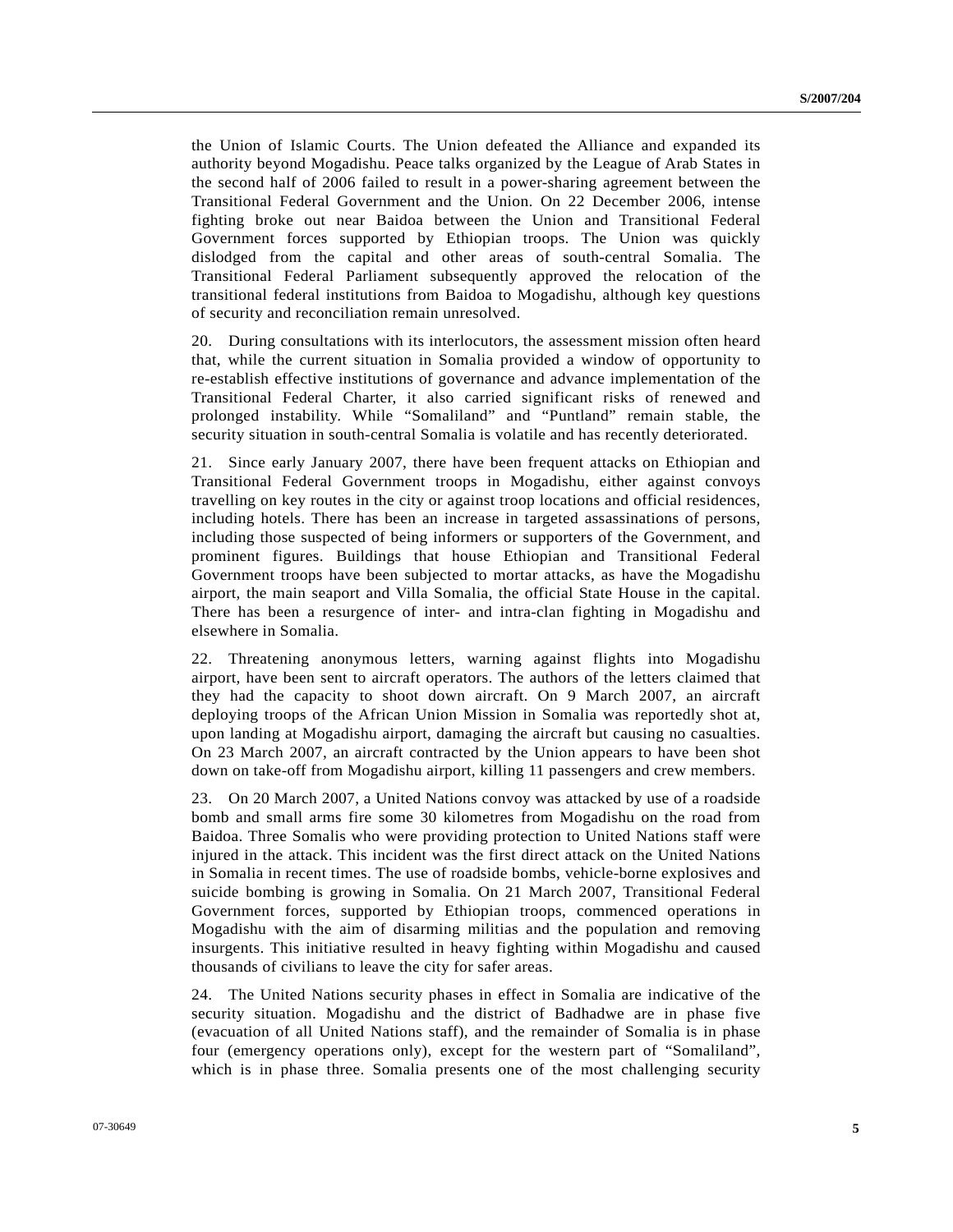environments worldwide: threats include protracted inter-clan conflicts, banditry and terrorist attacks.

25. On 5 January 2007, an Al-Qaida video urged Somalis and foreign fighters to use Iraqi and Afghan-style suicide and roadside bombings to drive Ethiopian troops out of Somalia, identifying Somalia as a sacred Muslim land. The video did not, however, specifically mention the African Union Mission or the United Nations.

26. Insurgents are reportedly regrouping and may increase their activities against the Transitional Federal Government and Ethiopian troops. Active combatants against the Government in Mogadishu are estimated to number about 3,000, including foreign fighters. In addition, small arms, heavier calibre weapons, surfaceto-air missiles and ammunition are widely available in Somalia and continue to flow into the country.

27. It is in the above context that the national reconciliation congress, described in the first section of the present report, is being planned. While the assessment mission found significant support for the congress, several interlocutors expressed concern that many organizational aspects of the congress remained unresolved, including security arrangements, logistics, the selection criteria of the participants and the necessary outreach to explain the objectives to the wider Somali population. Many observers believed it would be unrealistic to bring some 3,000 participants and provide for their security in Mogadishu. Concerns were also expressed as to whether the national governance and reconciliation committee would be able to organize the congress independently, without interference on the part of the Transitional Federal Government, particularly in the delegate selection process. There was wide consensus that a phased withdrawal of Ethiopian troops and the rapid deployment of the African Union Mission at full strength would help build confidence among Mogadishu's population and help ease tensions to enable reconciliation.

28. There was no consensus as to what constitutes all-inclusive broad-based and representative institutions in the Somali context. While some interlocutors expressed the view that the issue of inclusiveness in the transitional institutions was resolved by the Charter through the 4.5 formula, others believed that the implementation of the formula at the sub-clan level should be improved, while remaining within the framework of the Charter. While the power-sharing provision was accepted by the participants at the Conference in Mbagathi, some clans and sub-clans, especially the Habr-Gedir Ayr, feel that they have not been effectively represented in the transitional institutions. At the same time, the transitional institutions have been unable to meet the expectations of the population. Many interlocutors stressed the urgent need for more support to, and better performance by, the transitional federal institutions.

29. The assessment mission's interlocutors were divided with regard to the participation of the former Union of Islamic Courts in the national reconciliation congress. Some interlocutors, including the Transitional Federal Government, warned that inviting the Union as an entity would be tantamount to resuscitating and legitimizing an extremist group that had been defeated and dissolved. In addition, the Government stressed that moderate Islamist elements could join the congress in their individual capacities and on the basis of their clan and sub-clan structures. Others, fearing the capacity of the remnants of the Union to destabilize Somalia,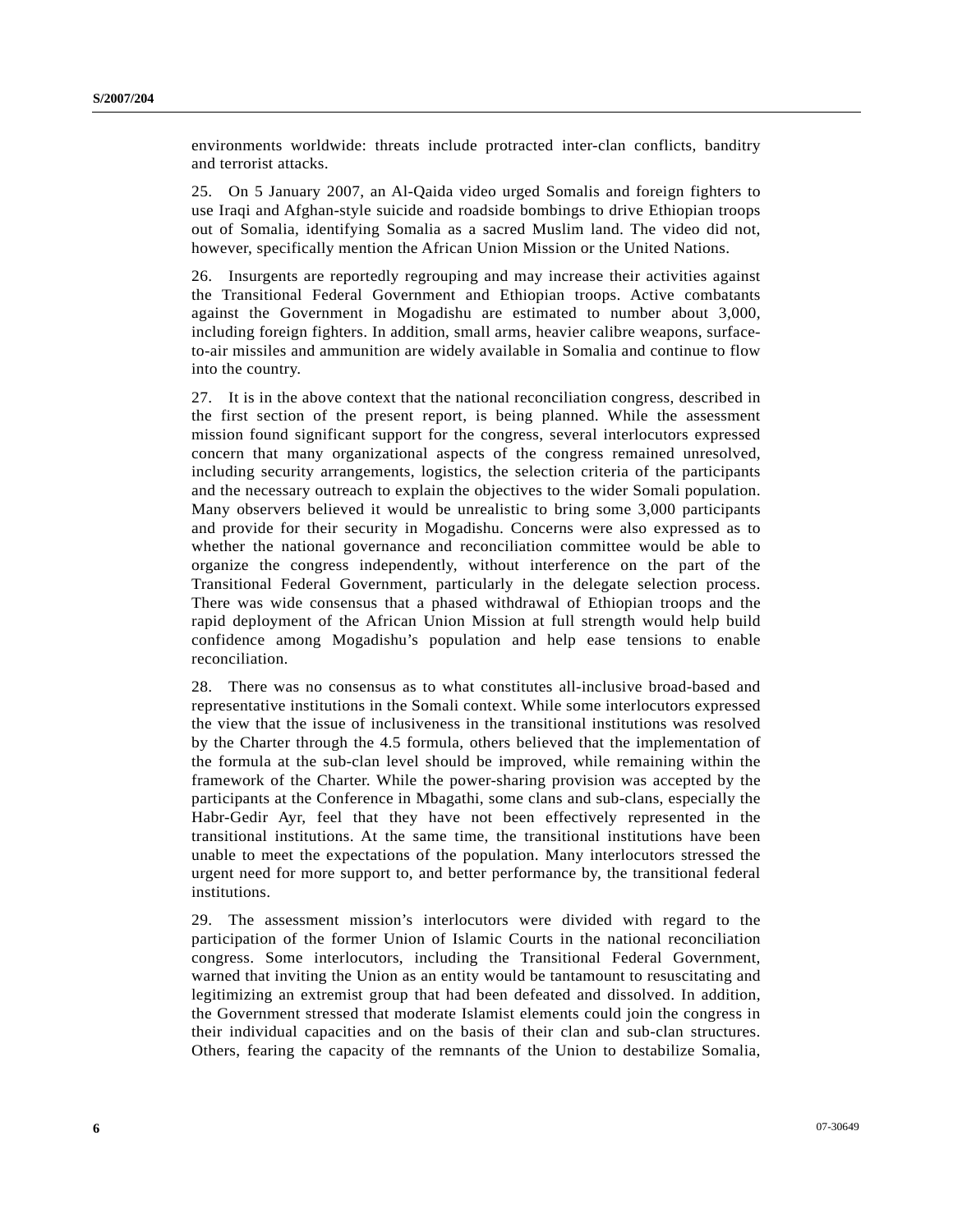advocated for the inclusion of moderate elements who renounce violence and accept the Transitional Federal Charter.

30. There is broad agreement within the international community that without an all-inclusive political dialogue and reconciliation process, the African Union Mission, or a possible future United Nations peacekeeping force, is unlikely to bring about sustainable peace in Somalia. Several interlocutors were also of the opinion that, as the conflict in Somalia largely revolves around economic resources and political power, not ideology, the sooner the international community bolstered its economic assistance to the Somali people and supported efforts to restore the authority of the State to assume the management of the country's resources, the greater would be the chances of securing sustainable peace.

## **C. Deployment and operations of the African Union Mission in Somalia**

31. The African Union should be commended for its strong determination to contribute to the stability of Somalia, which is essential for fostering reconciliation. The deployment of the African Union Mission in Somalia in such a challenging and volatile security environment is a daunting task that requires and deserves the full support of the international community.

32. The communiqué of the African Union Peace and Security Council of 19 January 2007, which authorized the establishment of the Mission, provided for the deployment, in four phases, of nine infantry battalions, supported by maritime and air components, and civilian personnel and a 270-member police training team. To date, the African Union has received pledges for approximately half of the 8,000 troops authorized for the Mission. So far, only Uganda has sent troops to Somalia, with the deployment of two battalions and a force headquarters into Mogadishu in early March 2007. The Ugandan troops are presently based at Mogadishu airport, where they have been conducting security tasks in and around the airfield. With the arrival of the Mission's heavy equipment, they have begun to expand their patrolling activity in the capital. Future tasks could include relieving the Ethiopian troops presently securing the city's seaport. With regard to the planned police component, the African Union has yet to develop a concept of operations or to receive pledges from member States.

33. The African Union is facing a considerable challenge in raising the forces required, with the necessary equipment and logistical support provided by designated partners, and the necessary resources to finance the operation. The African Union urgently needs to reinforce the Ugandan contingent in order to facilitate the withdrawal of the remaining Ethiopian forces and to expand its area of operations both within Mogadishu and beyond to complete the first of the operation's anticipated four phases. In addition to this urgent financial and logistical support, the African Union needs assistance to strengthen its headquarters capacity to further plan, deploy and manage its operation in Somalia. The Union has approached the United Nations and other partners to assist in staffing its mission planning and management capacity structure, based in Addis Ababa. The United Nations has done its utmost to meet the Union's request and 10 military, police and civilian experts are in the process of being deployed to the Union's headquarters.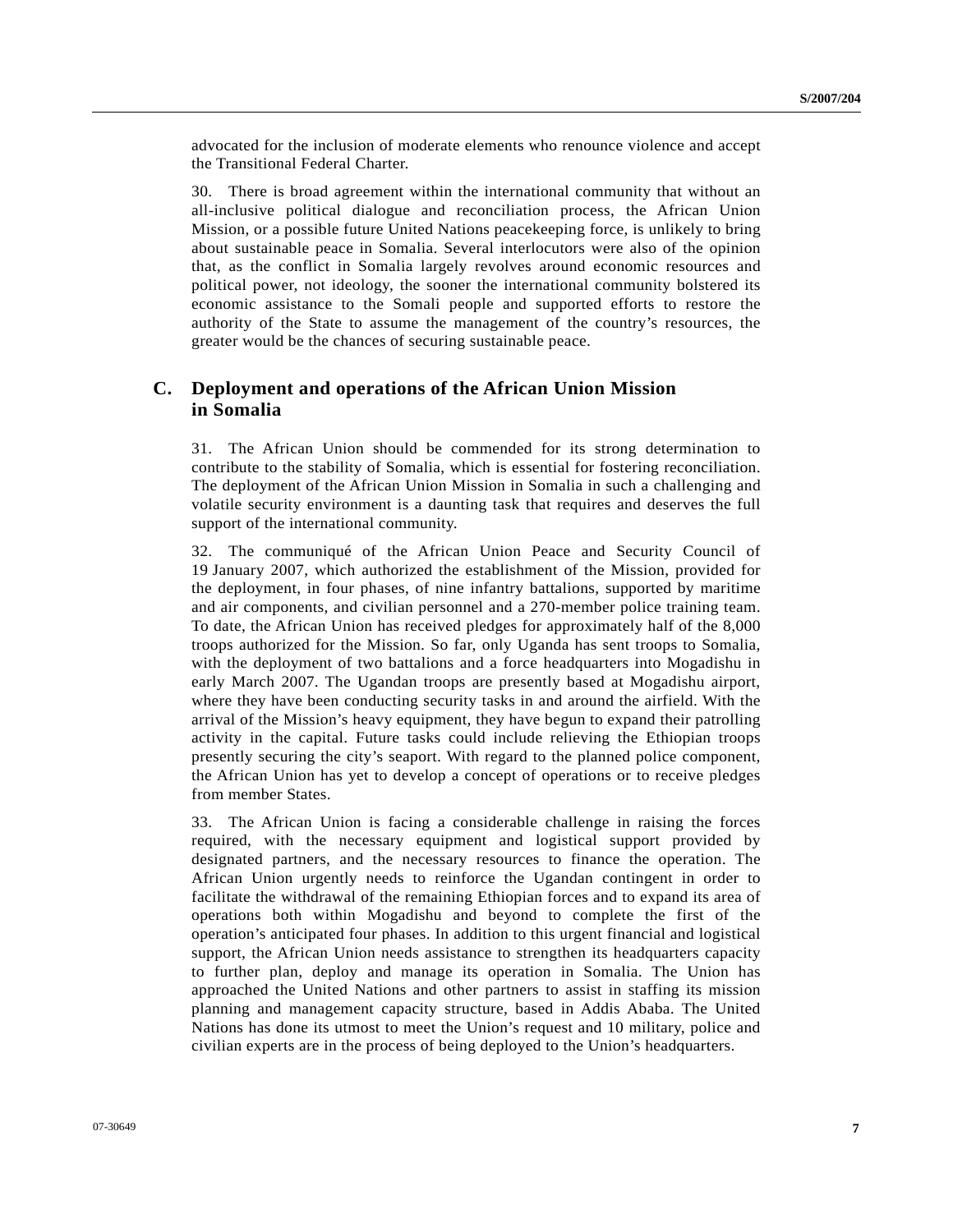34. In meetings with the assessment mission, the African Union leadership urged, and expected, the United Nations to be ready to quickly take over peacekeeping responsibilities from the Mission. The Union further urged the United Nations to consider another vision of engagement, whereby troops might not be needed, but rather resources and management structures could be contributed by the Organization in support of African Union troops. The United Nations plans to maintain close liaison with the African Union and its Mission and is prepared to conduct joint planning to assist the Union and prepare for any future United Nations operation. In addition to the planning officers mentioned above, the United Nations could also provide finance and logistics experts and liaison officers to be the Union's headquarters to assist in the management of the Mission's operation and to facilitate coordination and partnership for the Somalia operation.

## **D. Humanitarian situation**

35. Insecurity increases the vulnerability of Somali populations, who have been suffering from the compounded effects of civil conflicts and natural disasters. The humanitarian situation in Somalia has been further aggravated by the recent escalation of violence. Some 124,000 people have fled Mogadishu since February 2007. Of those, at least 47,000 have fled since 21 March. This was the fifth wave of displacement since 2006, triggered either by conflict or natural disasters.

36. The post-Deyr survey, led by the Food Security Assessment Unit of the Food and Agriculture Organization of the United Nations (FAO), estimated that some 1 million Somalis, including 400,000 internally displaced persons, would be in need of assistance and protection over the next six months, compared to the 1.8 million people in need identified in 2006. Despite the overall improvement, Somalia remains chronically food insecure, particularly in the Gedo, Middle and Lower Juba regions.

37. The provision of assistance in a highly insecure environment characterized by scant access remains the main challenge for the humanitarian community. In January 2007, the United Nations Humanitarian Coordinator for Somalia requested the Transitional Federal Government to allow the immediate use of a number of airstrips, including the K-50 airstrip near Mogadishu, for humanitarian flights. The Transitional Federal Government is questioning the insistence of the United Nations in using the K-50 airstrip as opposed to Mogadishu's international airport. As road access in south-central Somalia might become increasingly difficult owing to the rains due with the beginning of the *gu* season, the reopening of the K-50 airstrip is vital if the Organization is to respond to the needs of internally displaced persons. Meanwhile, Jowhar and Kismayo airports are open, and day missions for United Nations staff are possible. Delays by Kenyan border authorities in fully implementing their Government's directive to facilitate cross-border operations into Somalia further hinder relief efforts. Since the Kenyan border with Somalia remains closed, Somalis continue to be prevented from seeking asylum and refuge. In order to respond effectively within the evolving environment, the humanitarian community is taking a number of steps, including:

 (a) Moving towards a needs-based approach and away from an access-based approach to the provision of assistance;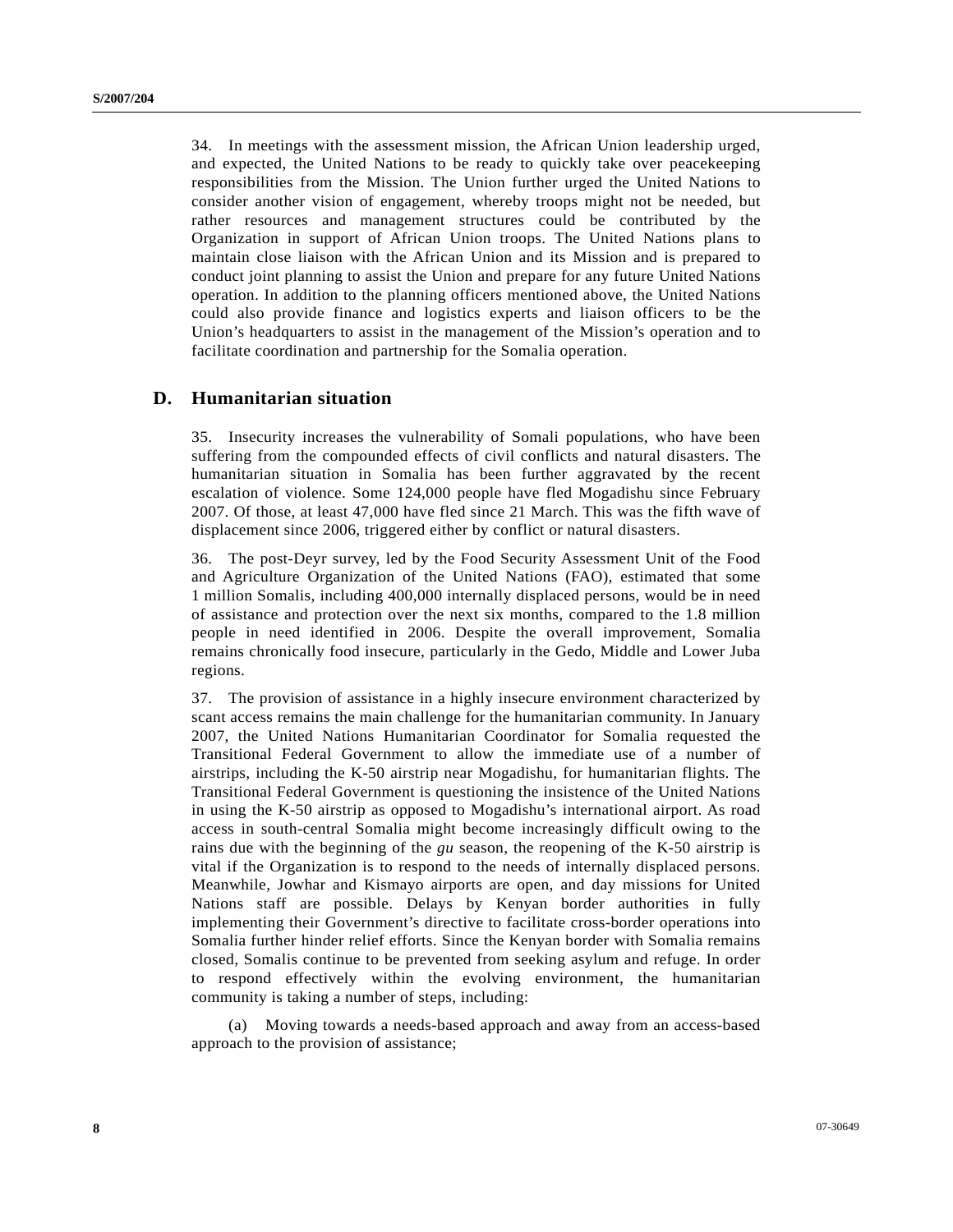(b) Stepping up investment in security to enable the rehabilitation of United Nations compounds and an increase of personnel to be fielded in Mogadishu and south-central Somalia;

 (c) Increasing investment in south-central Somalia, where the bulk of humanitarian needs is found, and encouraging more international partners to be active in this area.

38. To ensure principled action and a "do no harm" approach, the humanitarian community is developing a set of joint operating principles to promote behaviour in line with humanitarian principles and to avoid the political use of humanitarian aid.

### **E. Human rights situation**

39. Detailed information and data about the human rights situation in Somalia, in particular in south-central Somalia, remains difficult to obtain owing to insecurity and the relative weakness of independent actors conducting systematic information collection activities on the ground. It is, however, possible to identify some general human rights trends based on the available material. Long-term economic, social and cultural rights violations, including widespread impoverishment of the population, are compounded by serious civil and political rights violations perpetrated by all parties, which have created an alarming human rights situation. Civilians continue to be exposed to indiscriminate violence, in particular in southcentral Somalia. In the absence of law and order, they are often caught in the crossfire and are subjected to forced displacement.

40. Freedom of expression and opinion and threats to the media remain issues of serious concern. Unresolved land and property rights issues are often the root cause of clan-based conflicts. Discrimination and abuse of marginalized groups and minorities continue unabated. Sexual abuse and exploitation of women and the recruitment of children into armed groups are further concerns. In the absence of mechanisms for the protection of human rights defenders, Somali human rights organizations continue to operate in a context of insecurity and fear. The efforts of human rights defenders and independent journalists in Somalia must be respected and protected by the transitional institutions and supported by the international community.

41. The Transitional Federal Charter contains many positive human rights provisions, including specific reference to international human rights treaties ratified by Somalia. Implementation of these provisions is, however, severely lacking. The transitional institutions, including the judiciary, remain weak, while the Transitional Federal Government has minimal capacity for law enforcement and the protection of people's rights. Customary law, sharia and various national legal standards are applied arbitrarily in the absence of a national legal framework. The drafting of a national constitution will be an important next step in building a legal framework with strong provisions for the protection of all human rights.

42. With regard to the African Union Mission, I note that the Union has welcomed human rights training and the establishment and enforcement of a code of conduct for the military contingent. I also welcome the fact that the plan for the civilian contingent of the Mission contains provisions for a human rights component.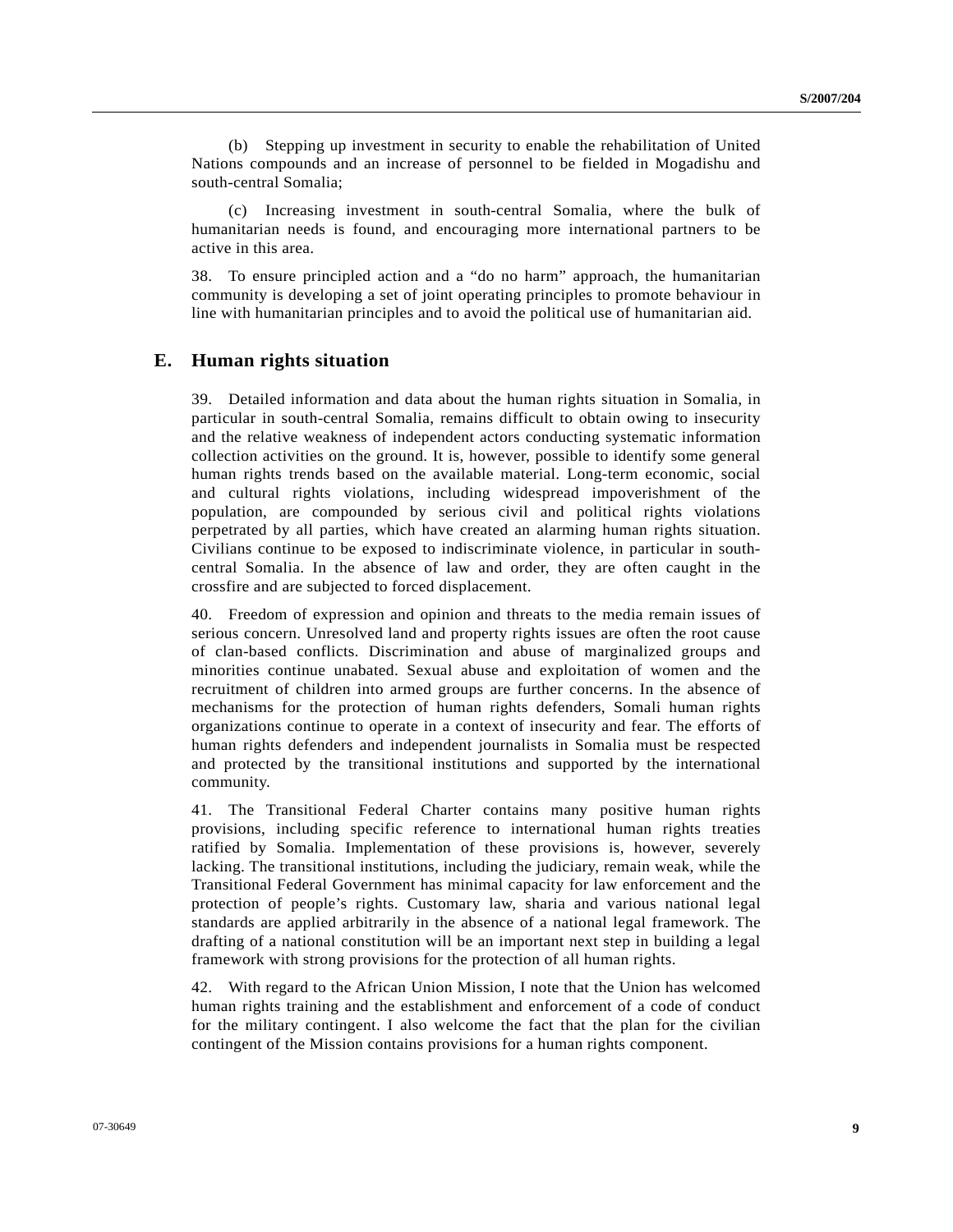## **F. Development and reconstruction efforts**

### **1. Reconstruction and development programme for Somalia**

43. A post-conflict needs assessment exercise for Somalia, known as the joint needs assessment, was launched in early 2005 with the objective of assessing needs and developing a prioritized set of reconstruction and development initiatives to support Somali-led efforts to deepen peace and reduce poverty. The consultative process involved the Transitional Federal Government, local and traditional authorities, parliamentarians, civil society organizations, the private sector, and religious leaders. The United Nations, the World Bank and major traditional donors for Somalia were committed to and actively involved in coordinating the process.

44. Based on the findings of the joint needs assessment, a reconstruction and development programme for Somalia is now in the final phases of consultation and revision. The programme lays out a framework of agreed and sequenced national priorities, which can be drawn on by national and international partners to develop their own responses to the needs in Somalia. It includes a fully costed results-based matrix for five years, starting in 2008, totalling \$2.25 billion. The overarching goal of the programme is to deepen peace and reduce poverty. Key processes for stabilization, such as strengthening national police, disarmament, demobilization and reintegration, constitutional reform and reconciliation, are all included in the programme. To respond to the different situations existing within south-central Somalia, "Puntland" and "Somaliland", the programme includes three volumes, one for each of these geographic areas.

### **2. United Nations country team priorities in 2007**

45. In early 2007, the United Nations country team recognized that a rare opportunity existed for the transitional federal institutions to consolidate themselves and for the Government to extend its authority and enhance its credibility with the Somali people. A number of priorities were identified, aimed at providing quick and concrete assistance for the Somali people, in line with the priorities of the reconstruction and development programme and complementary to those outlined in the consolidated appeals process. The overall objective is to support stabilization in Somalia through strengthened transitional federal institutions, in particular those responsible for rule of law and security, an aim which can only be achieved through inclusive dialogue for reconciliation, and the provision of urgent services to the population so as to achieve noticeable improvements in the lives of Somalis.

46. The focus is on: providing basic support to establish the main institutions and local administrations in key regions; strengthening the national police force through institutional capacity-building, the provision of training and equipment and implementing of disarmament, demobilization and reintegration, if possible; providing urgent basic social services, education and essential health services; helping find solutions for internally displaced persons who have been living in Mogadishu's public buildings for a decade; and helping to create employment opportunities. While international partners were generally supportive of the broad outlines of the priorities, funding has not been forthcoming. Events since then have posed operational challenges to implementation, especially in Mogadishu. Despite these constraints, notable progress has been made in most sectors, including early recovery.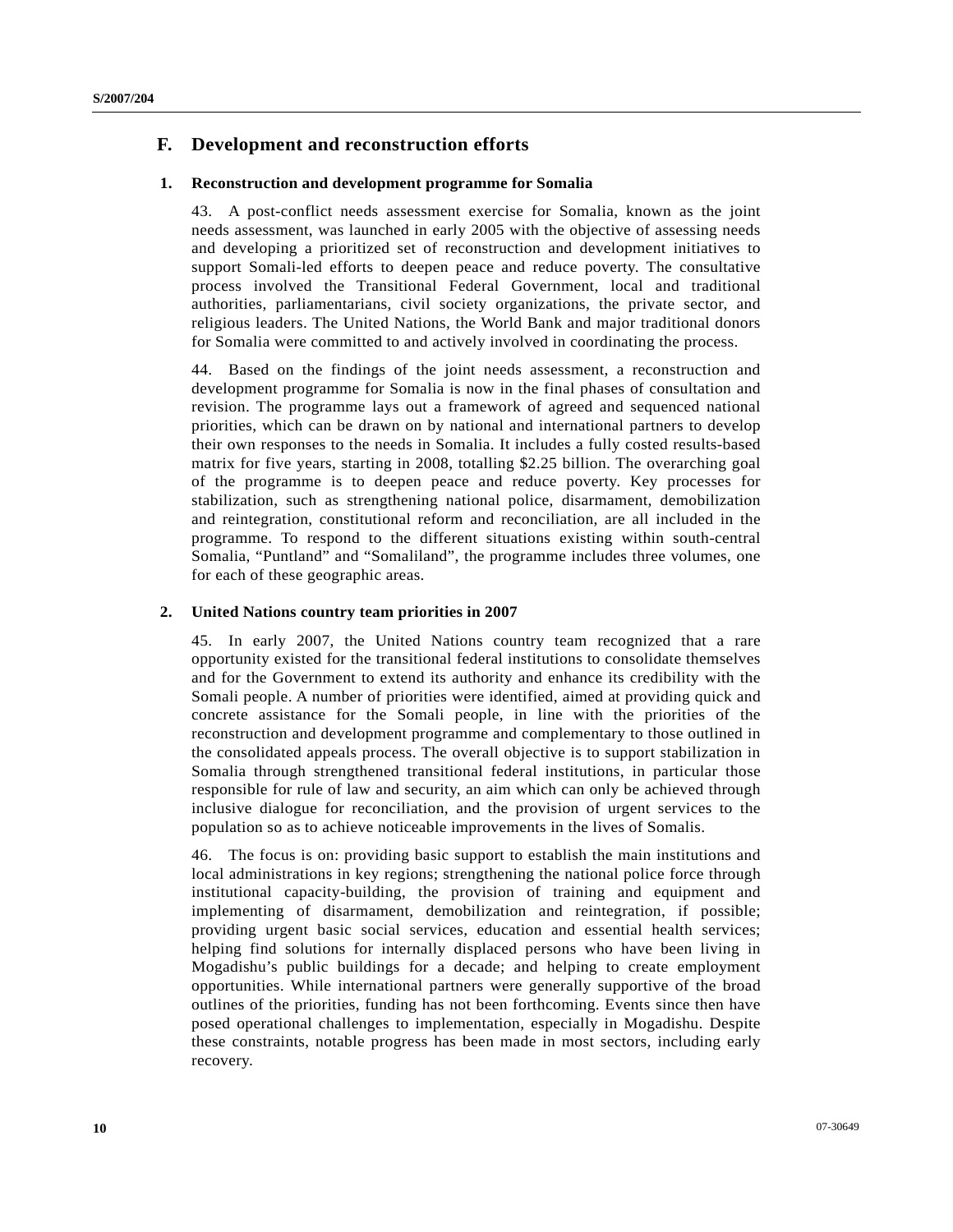#### **3. United Nations transition plan 2008-2009**

47. The United Nations country team is also planning its strategy for support to the reconstruction and development programme in 2008-2009. A United Nations transition plan is focused on supporting a transition in Somalia from conflict to peace and from crisis to recovery and longer-term development.

48. Assuming that the situation remains volatile and uncertain through the rest of the transition period, the United Nations country team has identified five core areas for support to Somalis in building a durable peace and starting the reconstruction and development of their country. These core areas are aimed at:

 (a) Helping to build federal and state institutions that function with accountability and inclusion;

 (b) Supporting the establishment of regional and district governments, which are responsible for providing most basic services;

 (c) Contributing to better public security and access to justice to replace impunity and mistrust in institutions;

 (d) Expanding education and health services, in particular for children and vulnerable groups;

 (e) Providing sustainable livelihood opportunities and promoting improved food security and natural resource management.

49. Human rights, gender equality and HIV/AIDS prevention, treatment and care will be mainstreamed throughout these core activities.

#### **4. Security sector reform**

50. The Somali people need significant support for comprehensive security sector reform, which is vital for the creation of a safe and secure environment. Capable Somali security forces, representative of all clans, are essential to achieving sustainable peace. The National Security and Stabilization Plan makes initial provisions for security sector reform. International partners are urgently required to support Somali efforts to restructure security and law enforcement services, the judiciary and correctional services. With the assistance of UNDP, encouraging progress has already been made in setting strategic priorities for the reestablishment of the Somali police force and judiciary. However, the volatile security situation has hindered the deployment of police and judiciary personnel to the capital and south-central regions.

51. The disarmament, demobilization and reintegration of militias and other armed groups will also be central to building sustainable peace and security in Somalia. The requirement for such a programme is recognized by the Transitional Federal Charter and the National Security and Stabilization Plan. The African Union Peace and Security Council mandated the Union's Mission in Somalia to provide, within their capabilities and as appropriate, technical and other support to the disarmament and stabilization effort. Should progress be made towards reconciliation and a conducive security environment be established, there will be a clear need to implement a voluntary national disarmament, demobilization and reintegration programme. United Nations support should be oriented towards helping establish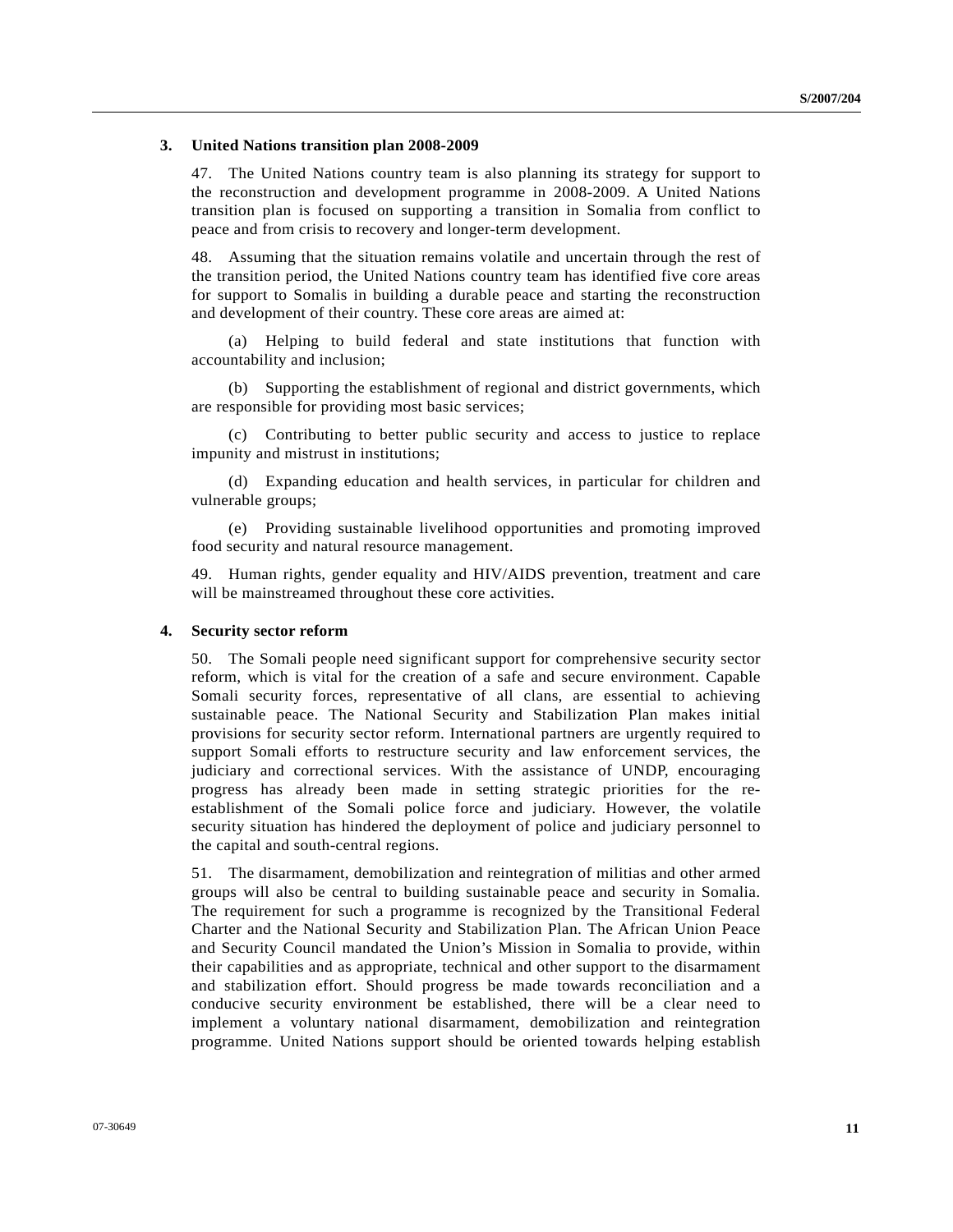the conditions for a national programme and support for the implementation of the programme itself.

52. To that end, efforts will be required to, inter alia, provide the Transitional Federal Government with technical advice during the national reconciliation congress and in capacity-building for the disarmament and demobilization committee, which is envisaged in the Transitional Federal Charter but has yet to be formally established. Advocacy and other measures to prevent the recruitment and ensure the release of children associated with armed forces and groups should be instituted, as should plans to address the proliferation of weapons in Somalia through arms control programmes and other efforts to stem the illicit supply of weapons. In doing so, it will be important to take into account existing programmes in this field, such as those undertaken by UNDP. It will also be vital that early and concerted efforts be made towards the sustainable reintegration of former combatants.

## **G. Possibility of the deployment of a United Nations peacekeeping operation**

53. The possibility, the usefulness and the applicability of a United Nations peacekeeping operation in Somalia depends on a number of factors, including: conditions on the ground; broad-based support for the Somali transitional process; the Transitional Federal Government's ability to include all segments of Somali society in a constructive dialogue for reconciliation; and progress in the political process. Past and current experiences show that peacekeeping operations are most likely to succeed and to play a positive role when they are based on clear objectives, are deployed in support of a political process and enjoy the broad consent of all major stakeholders. Through its meetings and visits, the assessment mission sought to assess whether these conditions existed or were anticipated in Somalia.

54. At the start of the assessment mission, most interlocutors expressed the belief that a window of opportunity existed for a political process to take root in Somalia, with the firm support of the international community, including through a peacekeeping operation. They noted that the Somali people appeared tired of conflict and ready for peace, and that they would welcome United Nations peacekeepers provided their deployment resulted in more stability, development and improved livelihoods. However, there were marked differences in the interlocutors' assessments of the present security situation and its future prospects. In addition, there was general recognition that a number of actors continued to profit from instability and the lack of a central government and therefore had little desire to see the situation improve.

55. Efforts such as the planned national reconciliation congress require a relatively stable and secure environment, which is currently not present in Mogadishu. There is an immediate need to secure an end to the fighting, possibly through a declaration on a cessation of hostilities and a commitment to peace by the Transitional Federal Government and all, or at least a majority of, the armed groups and communities in the capital. This declaration could follow a ceasefire in Mogadishu or constitute an outcome of the reconciliation process. Such a declaration and commitment would need to be supported by detailed technical implementation modalities that could be monitored and verified by a United Nations peacekeeping operation.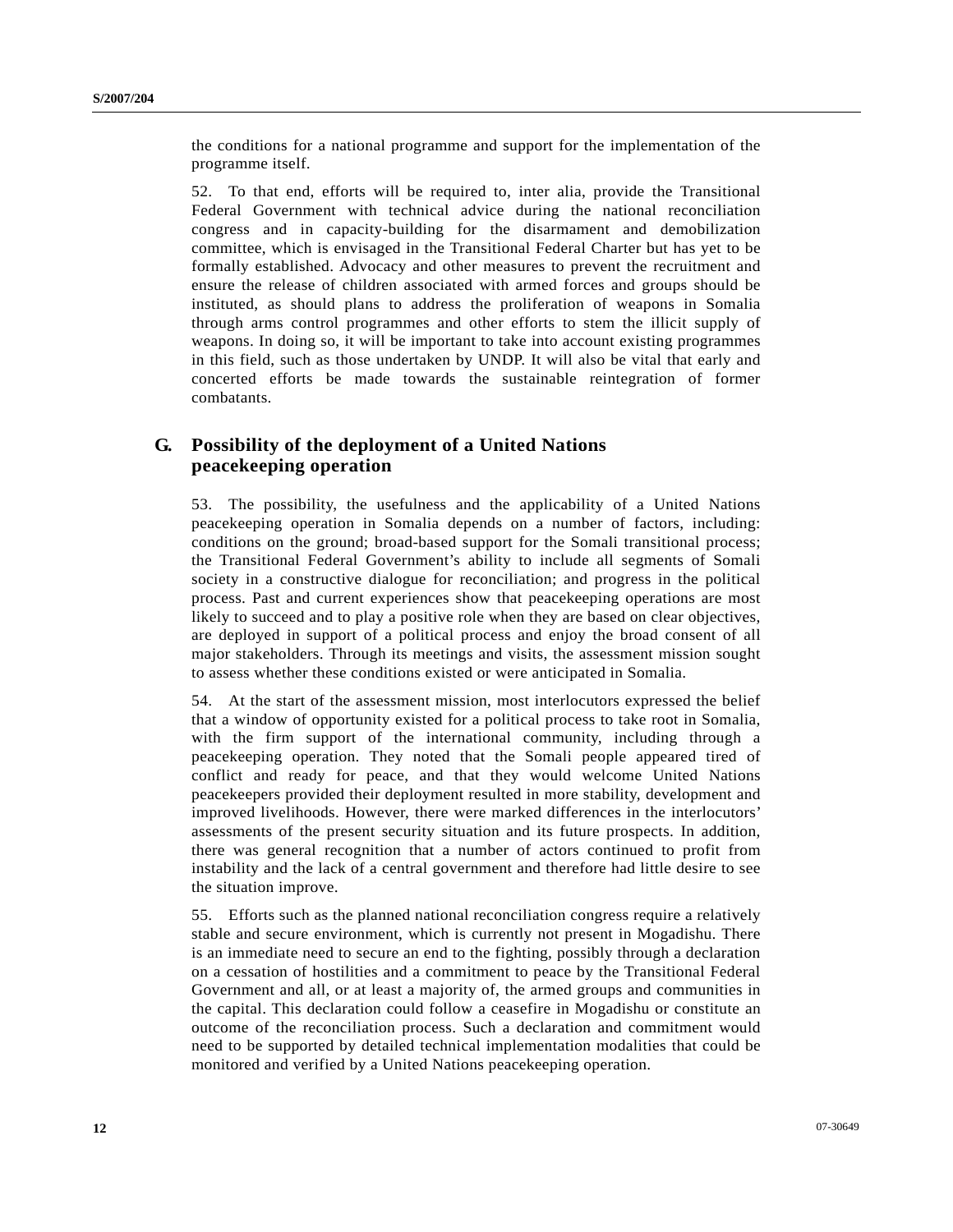56. The willingness of all major clans and sub-clans to engage and make progress in a reconciliation process will be the best indicator for the possibility of a United Nations peacekeeping operation. However, the existence of such willingness remains unclear. Moreover, as witnessed in the past six months alone, the situation in Somalia remains very unpredictable, making it difficult to offer a definite recommendation at this point with regard to the possible deployment of a United Nations peacekeeping operation in support of the peace process.

57. In light of these considerations, the assessment mission has formulated two possible scenarios. On this basis, I should like to offer, for the consideration of the Security Council, corresponding options for United Nations or other engagement, depending on the scenarios that may materialize in the coming crucial months. Clearly, investment and engagement now, both in the African Union Mission and the reconciliation process, could influence subsequent events and the future scenario.

58. The first scenario envisages a situation in south-central Somalia in which hostilities have ceased and all or most armed groups and communities have signed an agreement that would allow for external monitoring. The security situation throughout south-central Somalia would be for the most part permissive, but fragile in Mogadishu. The reconciliation process would be broad, as inclusive as possible and ongoing. However, some elements, such as extremists or hardline Union of Islamic Courts remnants, could remain outside the process, resulting in some spoiler activity. Under this scenario, United Nations involvement would primarily focus on technical assistance to the reconciliation efforts and reconstruction and development, supported by an appropriate United Nations peacekeeping presence.

59. An integrated multidimensional United Nations mission could provide support to the transitional process, particularly through reconstruction and development; monitor and verify the provisions of an agreement on the cessation of hostilities; contribute to securing airports, seaports and lines of communication; monitor, investigate and report on the human rights situation; contribute to disarmament, demobilization and reintegration and security sector reform, including by providing assistance for building the capacity and integrity of the Somali police and other law enforcement agencies and support for the re-establishment of the judiciary and prisons; contribute to the prevention of the illicit passage of arms and materiel into Somalia in violation of the arms embargo; and protect United Nations personnel, assets and facilities. The size and configuration of the mission would depend on the details of the reconciliation agreements and would be subject to the prevailing political and security situation on the ground, and further detailed assessment. The mission would need a military component with land, maritime and air elements and a sizable civilian component, including civilian police. The mission would need both the mandate and the capability to deal with spoiler activity.

60. Under the second scenario, the political process would have made insufficient progress or would have failed altogether. In parallel, the security situation would remain highly volatile or have further deteriorated, with ongoing fighting between clans or between Transitional Federal Government forces and opposing elements. In such a semi- or non-permissive environment, the African Union Mission would find it difficult to operate and its ability to control the situation would be questionable. The deployment of a United Nations peacekeeping operation would not be possible or appropriate under this scenario, and alternative options, including peace enforcement, should be considered. An operation mandated by the United Nations,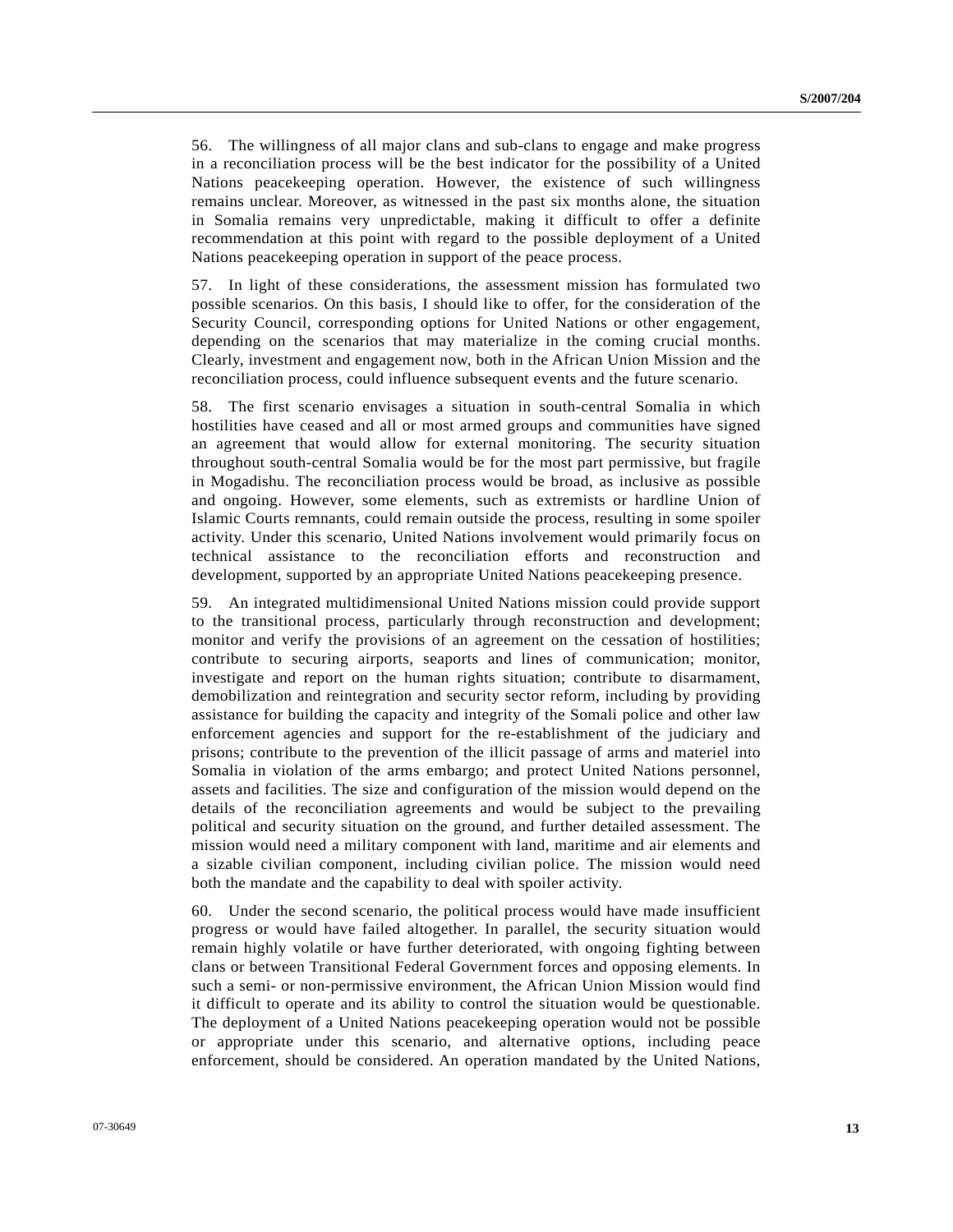mounted by and composed of a coalition of the willing with the appropriate capabilities to deal with the high paramilitary threat would be better suited to the circumstances of this scenario.

61. The Security Council should take into consideration the fact that a United Nations operation could deploy under the first scenario and then find the peace process beginning to unravel. In such an event, the security situation on the ground could rapidly deteriorate, with the attendant risk of a slide into the second scenario. To take this possibility into account, provision would need to be made in planning for a rapidly deployable capacity, over the horizon, to be activated in extremis to prevent mission failure.

62. Even in a best-case scenario, disarmament, demobilization and reintegration efforts would be challenging and would need to be tailored to the unique Somali situation, coordinated with security sector reform efforts and closely linked to a comprehensive political settlement. The efforts would also need to take into account district-based reconciliation and local governance initiatives. As a first step, disarmament, demobilization and reintegration efforts could involve agreement by all major armed groups to the storage of heavy weapons under United Nations control, while small arms could be registered. A significant small arms and light weapons control programme would need to follow disarmament, demobilization and reintegration.

63. A United Nations peacekeeping operation could help the Somali police force through capacity-building and direct security support through the deployment of formed police units in order to assist in the maintenance of law and order and the provision of effective policing services to their communities, taking into account existing United Nations police programmes under UNDP and integrating these efforts effectively. Any future United Nations operation should also include a human rights component, which would conduct activities including monitoring, investigating, reporting, advising and supporting human rights capacity development and awareness-raising, in coordination with other components of the mission and the United Nations country team. A United Nations operation would also ensure that the military and police contingents are trained in and follow rules of engagement and operating procedures in conformity with international human rights standards. The provision of United Nations support to the rule of law sector should be in accordance with the approach set forth in my predecessor's report on enhancing United Nations support for the rule of law (S/2006/980-A/61/636 and Corr.1).

64. In their discussions with the assessment mission, members of the United Nations country team expressed concern about the possible deployment of a United Nations peacekeeping operation in Somalia. They advised that a light integration of humanitarian coordination mechanisms should be pursued to ensure consistency between the functions of the mission and the humanitarian activities implemented by United Nations agencies outside of the mission and by the wider humanitarian community, so as to safeguard humanitarian principles and ensure an impartial and independent humanitarian space.

65. The deployment of a United Nations peacekeeping operation would not be without significant logistical challenges. Although there are many ports and airfields in Somalia, most are in poor condition and have limited facilities. Transportation, health services and communications infrastructure are lacking, although cellular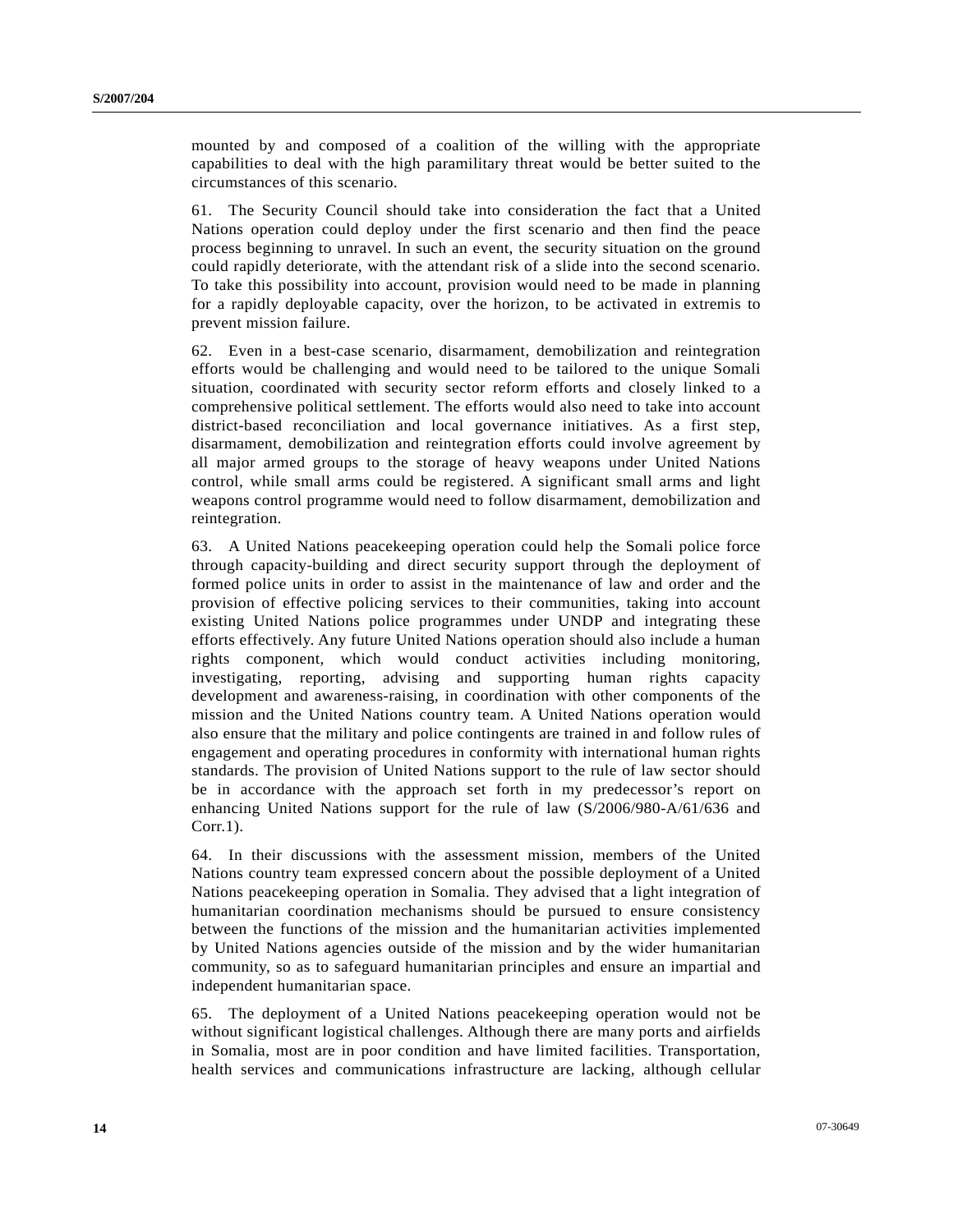telephone coverage in Mogadishu is reportedly good. There is also a lack of local sources and contractors, which would result in a heavy reliance on maritime and air transport to support deployment and sustainment, in particular during the rainy seasons. The mission was cautioned that reliance on local contractors may jeopardize the security of the operation. Personnel numbers and the costs of any operation are likely to be high and additional military logistics capabilities would be required for several months in the early stages of the operation. Overall, to deploy and sustain a United Nations peacekeeping operation, air and sea ports and lines of communication would need to be secured. Considerable lead time and preparatory work would be required.

## **IV. Conclusions and recommendations**

66. As was the case following the establishment of the transitional federal institutions in 2004, the current situation in Somalia provides an opportunity to re-establish solid institutions of governance and to finally turn the page on 16 years of instability and the subsequent suffering of the Somali people. The next few weeks and months will be critical. Concerted efforts and investment by the international community are urgently required to help stabilize Somalia and facilitate reconciliation and peace. While the challenges are considerable, there are political, humanitarian and regional security imperatives that can assist the Somali people in recovering from years of statelessness and to avoid a slide back into chaos and more violence.

67. It is important to reiterate that the primary responsibility for achieving peace and stability rests with the Somali leaders and people. They must demonstrate sufficient political will and leadership to overcome their differences and engage in an all-inclusive process, which remains essential for the success of all peace efforts in Somalia. The United Nations and the international community as a whole should continue to support genuine Somali-led dialogue and reconciliation efforts in Somalia as the basis for our collective efforts to promote sustainable peace, stability and reconstruction.

68. The planned national reconciliation congress is an important step in this direction. I urge the international community to provide political, technical and financial support to the congress. For its part, the United Nations intends to support the process, including through existing projects, by, inter alia, providing a team of technical advisers, including political, reconciliation, constitutional, governance, military, police, human rights and disarmament, demobilization and reintegration experts. The advisers will play a dual role: they will provide technical assistance to the process in support of the international advisory committee; and they will assist in monitoring and measuring progress in the preparation of the national reconciliation congress against a number of benchmarks, such as inclusiveness of the process, the security situation on the ground and the attainment of an agreement on a cessation of hostilities.

69. A well-prepared and sufficiently inclusive national reconciliation congress has the potential to play an important role in the broader process of addressing the past and building the future. It is essential that the congress proceed in conformity with international standards, including those outlined in my predecessor's report on the rule of law and transitional justice (S/2004/616). It is also important that the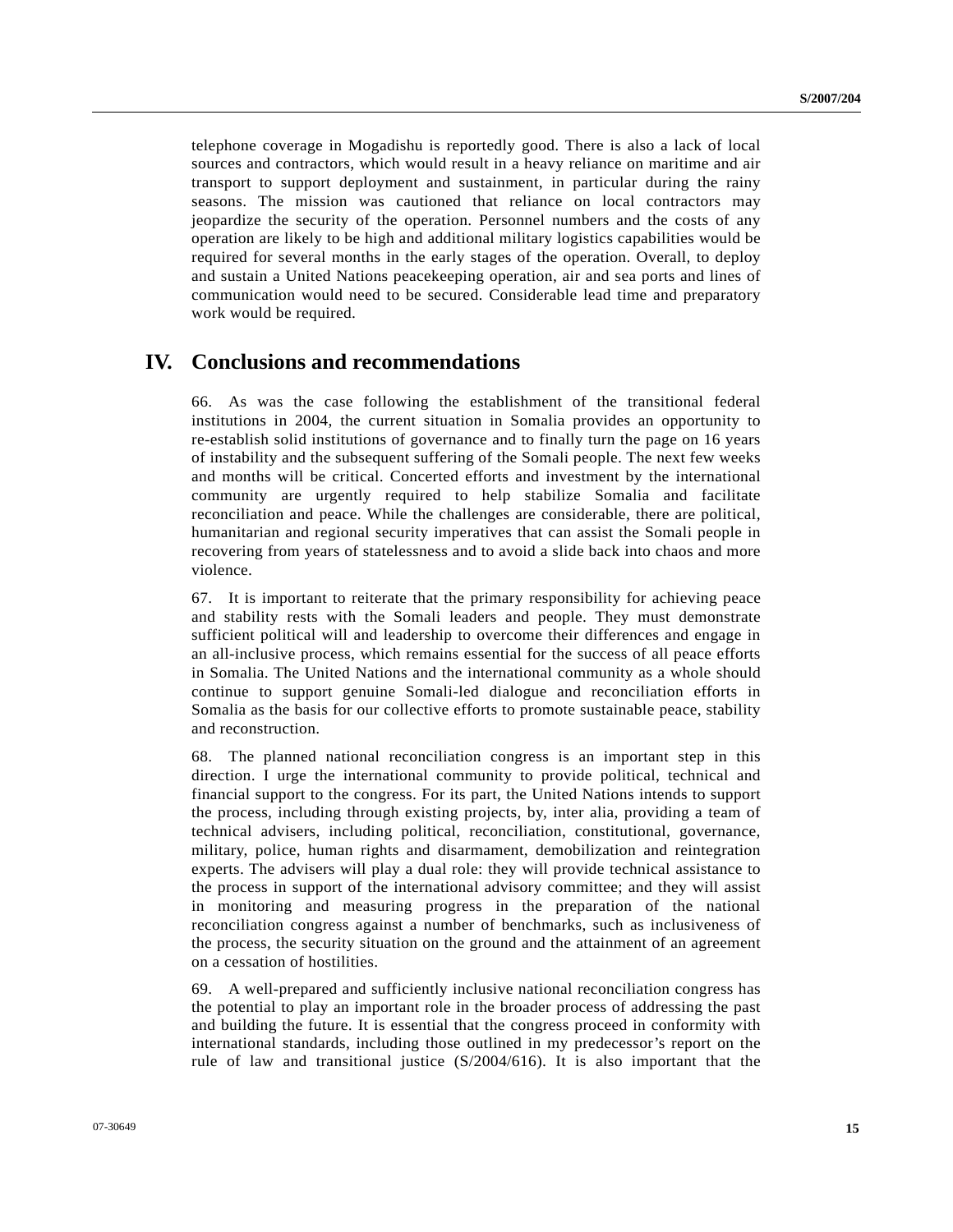Congress not be viewed as an end in itself but as part of an ongoing reconciliation and State-building process aimed at broadening the support base of the transitional federal institutions; strengthening the capacity of institutions to maintain security, restore the rule of law and deliver essential services to the people; fostering transitional justice; and assisting in the successful completion of the transition process as outlined in the Transitional Federal Charter. In addition to supporting the congress, it is essential to explore all possible avenues to promote inclusive dialogue and genuine reconciliation between the transitional federal institutions and all other stakeholders.

70. The international community should also urgently support the African Union with all means at its disposal. It is crucial that sufficient financial and logistical resources be provided to the African Union Mission in Somalia to enable it to complete deployment and carry out its mandate effectively, thereby facilitating the withdrawal of the remaining Ethiopian forces and contributing to a more stable and secure environment in Somalia. Investment in the Mission now would both benefit and shape the subsequent requirement for international engagement in Somalia.

71. It is imperative to secure an immediate end to the fighting, through a cessation of hostilities and a commitment to peace by all stakeholders, supported by detailed technical implementation modalities. The pursuit of military solutions to stabilize Mogadishu is likely to be counterproductive, creating long-term resentment among certain clans and communities and damaging the prospects for the reconciliation process. There is also a need to dissuade some regional actors from contributing to instability and the proliferation of arms in Somalia, while encouraging positive contributions from others. I urge the international community, under the coordination of my Special Representative, to intensify their efforts in this regard. Continued close engagement of the United Nations with IGAD, the African Union and the League of Arab States is also essential to ensuring a common and coherent regional support for the Congress and other efforts aimed at promoting peace and reconciliation in Somalia.

72. I would like to recommend that the Security Council review the situation in Somalia again by mid-June 2007, with a view to determining whether the conditions are in place for the deployment of a United Nations peacekeeping operation, subject to progress in the reconciliation process and developments on the ground.

73. Notwithstanding the above, the Security Council may wish to consider authorizing the Secretariat to begin appropriate contingency planning for a possible operation in order to reduce the lead time required. Such planning should include the allocation of funds and the initiation of force generation to encourage firm pledges from troop- and police-contributing countries. Any deployment of staff and troops would remain subject to developments on the ground and a subsequent Council resolution establishing the mandate and size of a mission. It would also be essential to include the United Nations country team from the outset in any integrated planning process for a United Nations peacekeeping operation, to ensure that the operation would build on and coordinate with existing United Nations programmes in support of Somalia's humanitarian and reconstruction priorities.

74. With regard to disarmament, demobilization and reintegration of former combatants, the United Nations should start immediately with preparatory activities in anticipation of the establishment and implementation of a national programme in this area, subject to a comprehensive political settlement or security sector reform programme.